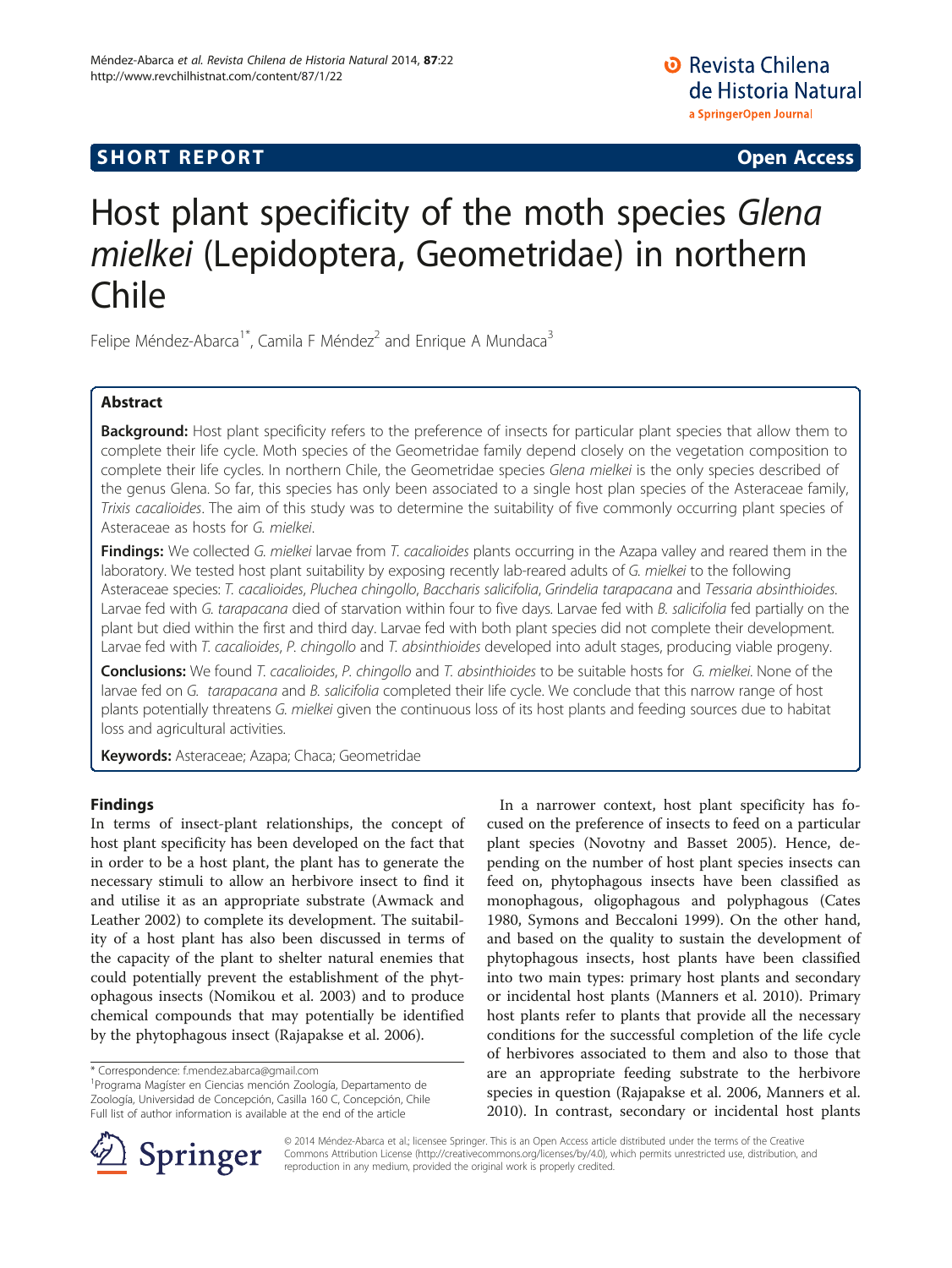have only some features of the primary host plant and are normally used in lower numbers (Milne and Walter [2000](#page-2-0), Novotny and Basset 2005, Manners et al. [2011](#page-2-0)). Within this context, relationships between phytophagous insects and their host plants have been initially studied from distributional data collected from natural environments (e.g. tropical forests), having moved into more species-focused data obtained from specimens observed in situ or reared in the laboratory (Novotny and Basset [2005](#page-2-0)).

The Geometridae family is a highly diverse family of Lepidoptera whose species are mainly herbivorous (Scoble [1995,](#page-2-0) Axmacher et al. [2009](#page-2-0)) and closely related to the vegetation (Scoble [1995](#page-2-0), Brehm and Fiedler [2005,](#page-2-0) Brehm et al. [2005](#page-2-0)). Species belonging to this family are also known to be associated to a relatively small range of host plants (Bolte [1990](#page-2-0), Bodner et al. [2010](#page-2-0)). This is of particular importance when considering the conservation of vegetation and the insect fauna associated to it in highly disturbed areas (Brehm and Fiedler [2005,](#page-2-0) Sutrisno [2007](#page-3-0)). In this regard, the vegetation of the coastal valleys of northern Chile, particularly the Arica and Parinacota Region, represent clear examples of areas where a vast amount of native vegetation has been removed and replaced by agricultural land (Luebert and Pliscoff 2006).

In northern Chile, the plant family most frequently used as host by geometrid larvae is Fabaceae (Vargas and Parra [2004](#page-3-0), [2005](#page-3-0), Vargas et al. [2005,](#page-3-0) Vargas [2007](#page-3-0)); however, Anacardiaceae, Asteraceae and Nyctaginaceae have been also recorded as host in the Azapa valley (Vargas et al. [2010,](#page-3-0) Vargas [2011](#page-3-0), Vargas [2014\)](#page-3-0). In addition to their trophic associations with the vegetation, geometrid moths also play an important role as prey items for predatory insects. An example of such association is the potter wasp Hypodynerus andeus (Packard). In the Azapa valley, the larval stages of H. andeus feed almost exclusively on geometrid larvae (Méndez-Abarca et al. [2012\)](#page-2-0).

A total of 30 species of the genus Glena Hulst have been described in South America (Pitkin [2002\)](#page-2-0). In the case of Chile, only one species of this genus has been described: Glena mielkei Vargas. G. mielkei is a species whose distribution has been found to be mostly restricted to the Azapa and Chaca valleys in the Arica Province. So far, this species has been known to be associated only to a single host plant species of the Asteraceae family, Trixis cacalioides (Kunth) (Vargas [2010](#page-3-0)). The aim of this note is to determine the host plant specificity of G. mielkei in five plant species of the Asteraceae family in laboratory conditions.

G. mielkei larvae were collected from individuals of T. cacalioides plants naturally occurring in the Azapa valley (18°31′36.38″S-70°9′59.68″O). Larvae collection was carried out manually between March and December 2012. Samples were transported to the laboratory at the Faculty of Agricultural Sciences, Universidad de Tarapacá to be reared in the laboratory under ambient temperature, humidity and normal day-night photoperiod. In order to obtain adults of G. mielkei, a total of 50 larvae were kept in 200 mL plastic vials and fed with fresh leaves of T. *cacalioides* until adults were obtained. We carried out three simultaneous replicates of this experiment. Once emerged, adults were kept in plastic bags with leaves of T. cacalioides to allow mating and egg lying. We selected the following plant species to test their suitability as host plants for individuals of G. mielkei: T. cacalioides, Pluchea chingollo (Kunth), Baccharis salicifolia (Ruiz and Pav.), Grindelia tarapacana (Phil) and Tessaria absinthioides (Hook. and Arn.). These selected plant species are all of common occurrence in the Azapa valley (Katinas [2011](#page-2-0); Luebert [2004](#page-2-0); Ferrú and Elgueta [2011](#page-2-0); Muñoz Ovalle [2010\)](#page-2-0). Larvae were carefully handled with a fine brush that allowed silk threads to stick to it and avoid any kind of damage to the larvae. Five larvae were located in  $20 \times 20$  cm transparent plastic bags to feed on leaves of each plant species. Larvae were kept in the laboratory at ambient temperature, humidity and normal day-night photoperiod.

Larvae fed on all species of plant offered except for G. tarapacana, whose leaves remained untouched. Larvae fed with this plant died of starvation within 4 to 5 days. Larvae fed with B. salicifolia partially accepted the feeding substrate but died within the 1st and 3rd day. Larvae fed with these two plant species did not complete their development. On the other hand, larvae fed with T. cacalioides, P. chingollo and T. absinthioides developed into adult stages, producing viable progeny (see Table 1). The experiment lasted for a month.

As stated in Vargas ([2010\)](#page-3-0), larvae of G. mielkei fed with leaves of the native shrub *T. cacalioides* developed normally producing viable and fertile progeny. So far, there have been no records of larvae of G. mielkei feeding on other Asteraceae species, apart from T. cacalioides, in the coastal valleys of the Arica Province. Our findings expand the range of hosts that can be used for

| Table 1 Life-cycle development of G. <i>mielkei</i> larvae fed |  |  |
|----------------------------------------------------------------|--|--|
| with five Asteraceae plant species                             |  |  |

| Host plant             | Larvae developed<br>into adult stage | Reared adults produced<br>viable progeny |
|------------------------|--------------------------------------|------------------------------------------|
| Trixis cacalioides     | X                                    |                                          |
| Pluchea chingollo      | X                                    | X                                        |
| Baccharis salicifolia  |                                      |                                          |
| Grindelia tarapacana   |                                      |                                          |
| Tessaria absinthioides |                                      |                                          |

The five Asteraceae plant species are commonly found on the coastal valleys of the Arica Province, Chile. X= Indicates plant species where larvae managed to develop into adults or to produce viable progeny.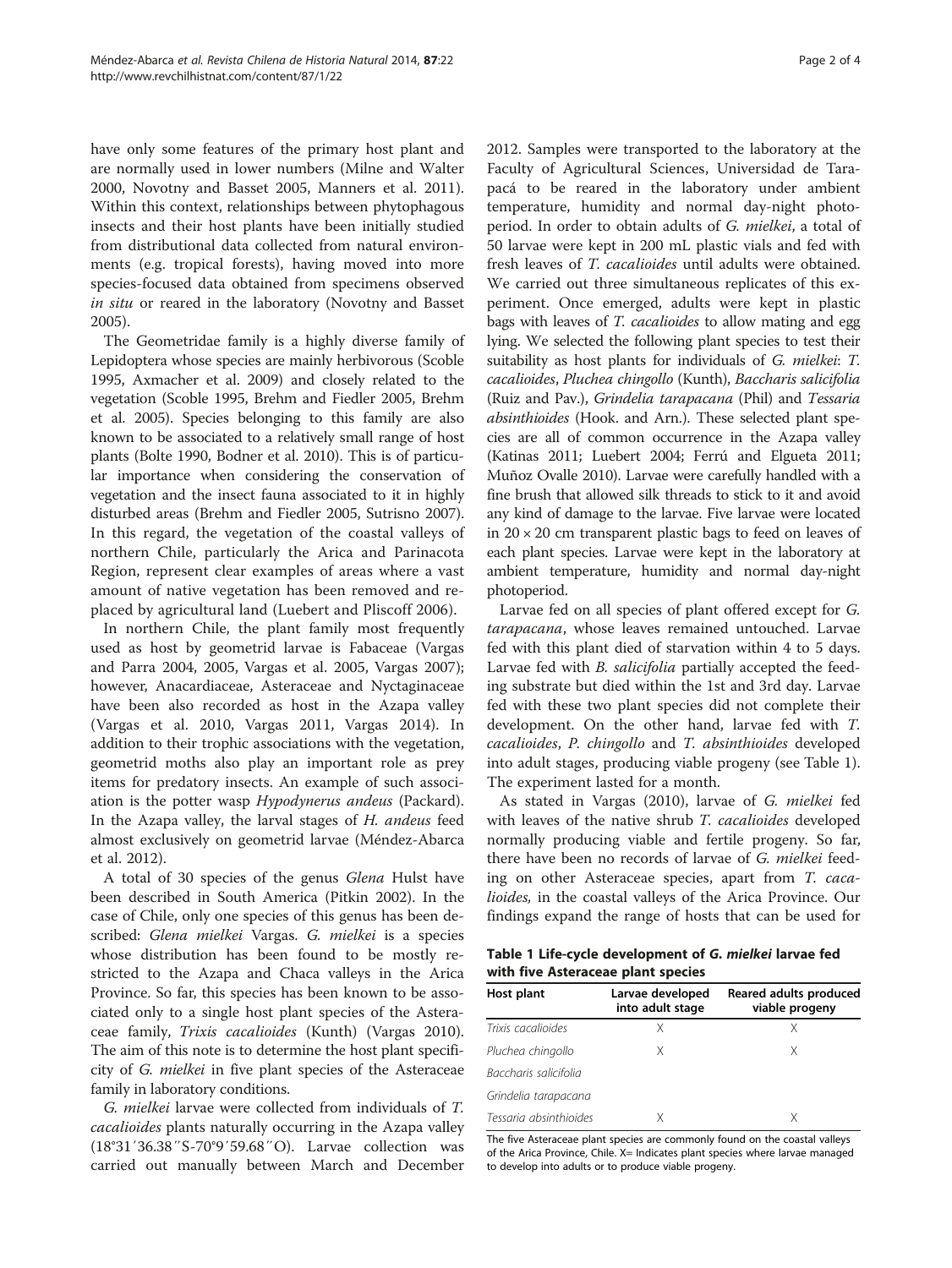<span id="page-2-0"></span>G. mielkei as potential food sources. We found that, besides T. cacalioides, two other Asteraceae species appeared to be suitable feeding sources for G. mielkei: P. chingollo and T. absinthioides. Larvae reared in both plant species completed their development into adults and produced viable progeny. Measured larval size was 3  $(\pm 0.2)$  mm for first instar larvae. The recorded pupal size was  $20(\pm 0.2)$  mm (*n* = 150). The development period recorded for each larval instar lasted  $5(\pm 1)$  days from egg to first instar,  $5(\pm 1)$  days from first to second instar,  $3(\pm 1)$ days from second to third instar,  $3(\pm 1)$  days from third to fourth instar,  $4(\pm 1)$  days from fourth to fifth instar,  $5(\pm 1)$ days from fifth instar to pupa and  $15(\pm 1)$  days from pupae to adults ( $n = 150$ ). This can be considered a reliable indicator of their suitability as food sources for G. mielkei.

The distribution of G. mielkei is known to be restricted to the valleys of Azapa and Chaca in the Arica Province (Vargas [2010](#page-3-0)). Intensive agriculture has caused fragmentation, destruction and replacement of the native vegetation in these coastal valleys (Latorre 2013; Luebert and Pliscoff, 2006; Valenzuela et al., [2004](#page-3-0)). Geometridae larvae are in general more sedentary and tend to be less capable of dispersing when their habitat is severely disturbed (Thomas [2002\)](#page-3-0). Hence, a species like G. mielkei, with a narrow range of host plants, could be easily threatened by the continuous loss of its host plants and feeding sources, such as the case of the species Glena cognataria (Guenée), a species that strongly depends on shrubland habitats in southern New England and south-eastern New York, USA (Wagner et al. [2003](#page-3-0)). It is well known that in some cases host plant selection behaviour in the laboratory may differ from the host plant selection in the field (Stoeva et al. 2012) as many other environmental factors, such as altitude, latitude and temperature, can influence host plant selection (Scriber 2002). A logical step towards improving the understanding of the relationships of G. mielkei with its host plants should be to study host plant use in the field, particularly in scenarios where potential host plants could occur simultaneously.

#### Competing interests

The authors declare that they have no competing interests.

#### Authors' contributions

FM-A conducted the main field and laboratory work and drafted the manuscript. CM assisted field and laboratory work. EM collaborated with drafting and providing critical comments on the manuscript. All authors read and approved the final manuscript.

#### Acknowledgements

To Universidad de Tarapacá and to the project UTA DIEXA 9711-11 for the funding and to Dr. Héctor A. Vargas, from the Faculty of Agricultural Sciences of Universidad de Tarapacá, for his support.

#### Author details

1 Programa Magíster en Ciencias mención Zoología, Departamento de Zoología, Universidad de Concepción, Casilla 160 C, Concepción, Chile. 2 Departamento de Medicina Veterinaria, Facultad de Medicina Veterinaria, Universidad Santo Tomás, Casilla 7-D, Talca, Chile. <sup>3</sup>Escuela de Agronomía,

Facultad de Ciencias Agrarias y Forestales, Casilla 7-D, Universidad Católica del Maule, Curicó, Chile.

#### Received: 9 May 2014 Accepted: 22 October 2014 Published online: 07 November 2014

#### References

- Awmack CS, Leather SR (2002) Host plant quality and fecundity in herbivorous insects. Annu Rev Ent 47:817–844
- Axmacher JC, Brehm G, Hemp A, Tünte H, Lyaruu H, Müller-Hohenstein V, Fiedler K (2009) Determinants of diversity in afrotropical herbivorous insects (Lepidoptera: geometridae): plant diversity, vegetation structure or abiotic factors? J Biogeogr 36:337–349
- Bodner F, Brehm G, Homeier G, Strutzenberger J, Fiedler K (2010) Caterpillars and host plant records for 59 species of geometridae (Lepidoptera) from a montane rainforest in southern Ecuador. J Insect Sci 10:1–22
- Bolte KB (1990) Guide to the geometridae of Canada (Lepidoptera). VI subfamily larentiinae.1 revision of the genus eupithecia. Mem entom Soc Can 151:1–253
- Brehm G, Fiedler K (2005) Diversity and community structure of geometrid moths of disturbed habitat in a montane area in the Ecuadorian Andes. J Res Lep 38:1–14
- Brehm G, Pitkin LM, Hilt N, Fiedler K (2005) Montane Andean rain forests are a global diversity hostpot of geometrid moths. J Biogeogr 32:1621–1627
- Cates RG (1980) Feeding patterns of monophagous, oligophagous, and polyphagous insect herbivores: the effect of resource abundance and plant chemistry. Oecologia 46:22–31
- Ferrú MA, Elgueta M (2011) Lista de coleópteros (Insecta: coleoptera) de las regiones de Arica y parinacota y de Tarapacá, Chile. Bol Mus Nac Hist Nat 60:9–61
- Katinas L (2011) Revisión de las especies sudamericanas del género Trixis (asteraceae, mutisieae). Darwiniana, nueva serie 34:27–108
- Latorre L (2013) Propuesta de plan de ordenamiento predial para la conservación en la localidad de Chaca, Región de Arica y Parinacota. Universidad de Chile, Tesis Doctoral
- Luebert F (2004) Apuntes sobre la vegetación de bosque y matorral del desierto precordillerano de Tarapacá (Chile). Chloris Chilensis 7:1
- Luebert F, Pliscoff P (2006) Sinopsis bioclimática y vegetacional de Chile. Editorial Universitaria, Santiago, Chile
- Manners A, Palmer G, Dhileepan WA, Hastwell K, Walter GH (2010) Characterising insect plant host relationships facilitates understanding multiple host use. Arthropod Plant Interact 4:7–17
- Manners A, Palmer G, Burgos WA, McCarthy A, Walter GH (2011) Relative host plant species use by the lantana biological control agent Aconophora compressa (Membracidae) across its native and introduced ranges. Biol Control 58:262–270
- Méndez-Abarca F, Mundaca EA, Vargas HA (2012) First remarks on the nesting biology of hypodynerus andeus (packard) (hymenoptera, vespidae, eumeninae) in the azapa valley, northern Chile. Rev Bras Entomol 56:240–243
- Milne M, Walter GH (2000) Feeding and breeding across host plants within a locality by the widespread thrips Frankliniella schultzei, and the invasive potential of polyphagous herbivores. Divers Distrib 6:243–257
- Muñoz Ovalle I (2010) Explotación de los ecosistemas húmedos por los tempranos agricultores prehispánicos del valle de Azapa. Idesia 28:107–115
- Nomikou M, Janssen A, Sabelis MW (2003) Herbivore host plant selection: whitefly learns to avoid host plants that harbour predators of her offspring. Oecologia 136:484–488
- Novotny V, Basset Y (2005) Host specificity of insect herbivores in tropical forests. Proc R Soc Lond, B 272:1083–1090
- Pitkin LM (2002) Neotropical ennomine moths: a review of the genera. Zool J Linn Soc 135:121–401
- Rajapakse CNK, Walter GH, Moor CJ, Hull CD, Cribb BW (2006) Host recognition by a polyphagous lepidopteran (Helicoverpa armigera): primary host plants, host produced volatiles and neurosensory stimulation. Physiol Entomol 31:270–277
- Scoble M (1995) The Lepidoptera: form function and diversity. Oxford University Press, New York
- Scriber JM (2002) Latitudinal and local geographic mosaics in host plant preferences as shaped by thermal units and voltinism in Papilio spp. (Lepidoptera). Eur J Entomol 99:225–239
- Stoeva A, Harizanova V, De Lillo E, Cristofaro M, Smith L (2012) Laboratory and field experimental evaluation of host plant specificity of Aceria solstitialis, a